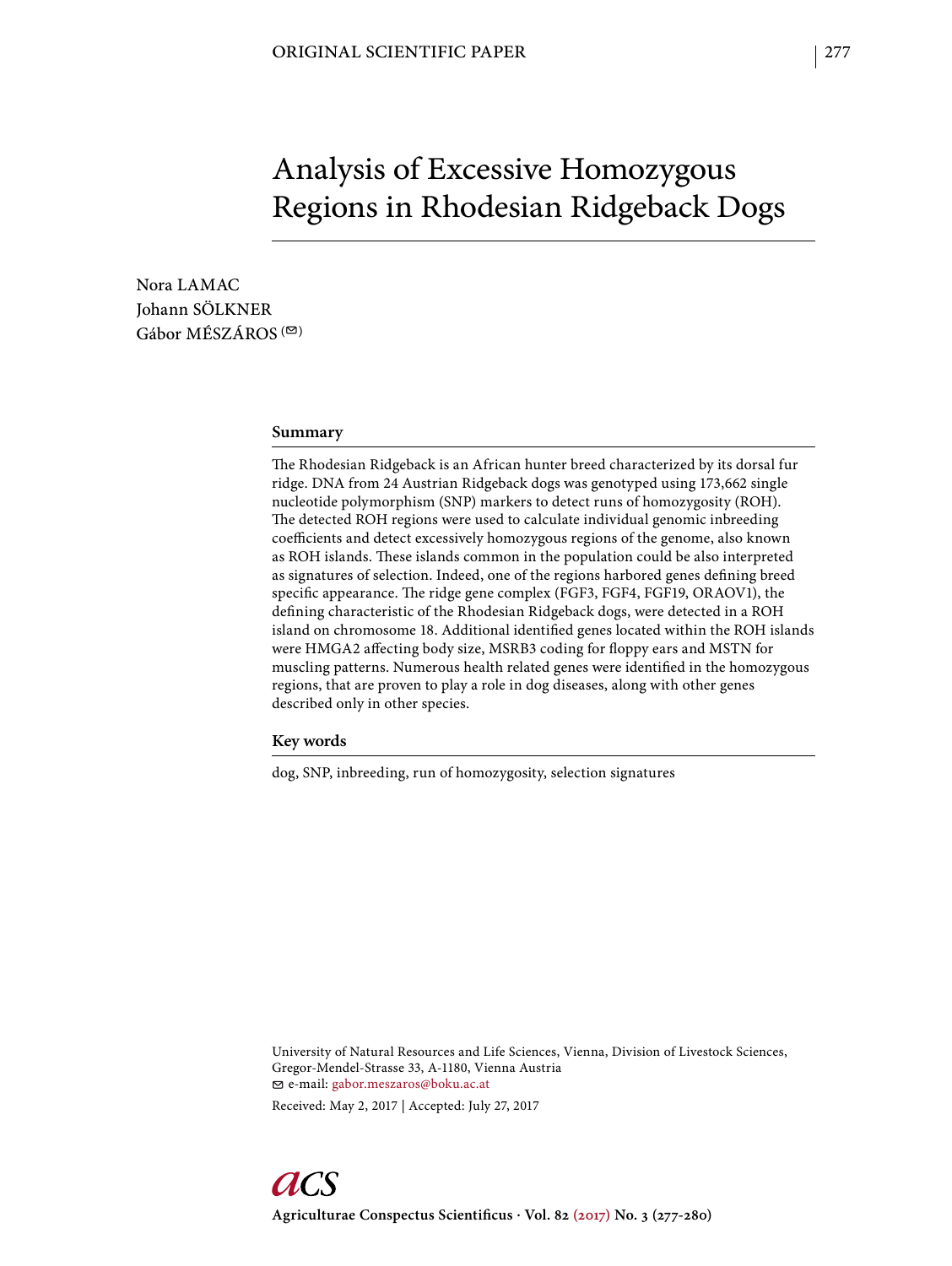#### Introduction

The Rhodesian Ridgeback is an FCI approved dog breed that received its name from a dorsal fur ridge what is branded by hair growth in the opposite direction. The breed originates from the region of Zimbabwe, formerly Rhodesia. It evolved from crosses from Hottentot dogs with numerous European breeds and was standardized in 1922. According to the definition they are muscular, active dogs with light to red wheaten colour (Mann et al. 1966).

There is a vast phenotypic variability between the domestic dog breeds due to selection pressure of the breeders. Thus, genomic regions influencing breed-specific appearance can be detected. At the same time artificial selection resulted in an increased level of inbreeding (Lindblad-Toh et al. 2005), that are commonly estimated via pedigrees. Nevertheless, this estimation is sometimes influenced by the possible incompleteness or inaccuracy of pedigrees. The quantification of the genomic inbreeding coefficient (F) based on SNP or sequence data is widely acknowledged as an alternative, higher precision measure (Peripolli et al. 2016).

Runs of homozygosity (ROH) are continuous segments in the DNA-sequence of diploid organisms. Due to the high correlation with autozygosity (r~0,7) (McQuillan et al. 2008), they can be implemented as a measurement for individual autozygosity. Through mating of related individuals chromosomal segments are passed to the progeny what results in long homozygous regions of the genome that are identical by descent (IBD) (Curik et al. 2014). Long ROH originate from a more recent ancestor, shorter ROH from a more distant one. An increase of ROH derives, alongside with genetic drift and population bottlenecks, from intensive artificial selection and inbreeding. Through ROH detection the genetic relationships and inbreeding levels can be calculated, offering a better understanding of population structure and history (Ferenčaković et al. 2013a), and insights on parts of the genome regulating traits that control breed specific appearance can be provided (Boyko et al. 2010)

The length and number of ROH vary widely between dog breeds, with estimates of mean autozygosity between 7,5% in Jack Russel Terriers to 51% in Boxers (Boyko et al. 2010). Further, the number and length of ROH can be influenced by some parameters and thresholds defined during the analysis (Howrigan et al. 2011). Results from Ferenčaković et al. (2013b) demonstrated changing inbreeding coefficient estimates reliant to the number of heterozygous genotypes permitted. Moreover, the density of the SNP chip and the frequency of genotyping errors can impact the number of ROH detected. The aim of this paper was to identify excessively homozygous regions in Rhodesian Ridgeback dogs and to examine their potential influence on the population.

### **Material and methods**

DNA from 24 Rhodesian Ridgeback dogs from Austria was obtained and genotyped with the whole genome Illumina CanineHD Whole-Genome Genotyping BeadChip containing 173,662 SNPs.

The quality control was done with PLINK 1.9 software (Chang et al. 2015; Purcell et al. 2007) when records with more than 12% missing genotypes and SNPs with more than 10% missingness

and outside of the 10E-7 for the Fisher's exact test p-value were deleted. SNPs on sex chromosomes and those with unknown position were also deleted. One of the dogs and 12,215 SNPs were removed after quality control.

The above quality control limits could be considered as standard limits in animal breeding. Two *ad hoc* adjustments were done however. The first one was the slight increase of missingness per sample to 12%, as the standard 10% limit would narrowly exclude two of the remaining 23 dogs. This trade off was to include as many dog in the analysis as possible. The second adjustment was the omission of the minor allele frequency check for the purposes of the genomic inbreeding analyses. Here we looked for long, continuous homozygous segments, so the removal of monomorphic SNPs would likely introduce bias into our evaluation.

The individual genomic inbreeding coefficients ( $F_{ROH}$ ) were calculated using the runs of homozygosity (ROH) approach, based on the formula proposed by McQuillan et al. (2008)

## $F_{ROH} = L_{ROH}/L_{AUTOSOME}$

where  $L_{ROH}$  is the total length of all ROH in the genome of an individual while  $L_{\text{AUTOSOME}}$  refers to the specified length of the autosomal genome covered by SNPs on the chip (here 2,201.66 Mb). Five inbreeding coefficients were calculated:  $F_{ROH}$ >1Mb,  $F_{ROH}$ >2Mb,  $F_{ROH}$ >4Mb,  $F_{ROH}$ >8Mb, and  $F_{ROH}$ >16Mb defined by the minimum ROH lengths being higher than 1, 2, 4, 8, or 16Mb, respectively.

The cgaTOH program (Zhang et al. 2013) was used to identify ROH segments. ROH islands were identified as partial overlaps of ROH segments in more than half of the genotyped individuals.

The quality control parameters for ROHs were considered according to Ferenčaković et al. (2013b), according to the quality control values of the 50k SNP chip.

## **Results and discussion**

Table 1 illustrates the occurrence of ROH islands of different length and its corresponding inbreeding values  $(F_{ROH})$  within the analysed dogs.

The ROH islands harbored a large number of genes. Nevertheless, only some of them could be unambiguously connected to the Ridgebacks, due to lacking information or publications. The ridge associated genes FGF4 (48.41-48.42 Mb) and ORAOV1 (48.48-48.49 Mb) were identified homozygous at chromosome 18. The ridge derived from a duplication of the FGF3, FGF4, FGF19, ORAOV1 gene complex and is closely related to the occurrence of dermoid sinus. The inheritance of the ridge is dominant and completely penetrant according to Salmon Hillbertz et al. (2007). The same study reported that the genetic predisposition to dermoid sinus in Ridgeback dogs is linked to homozygosity at ridge locus. This malformation is characterized by a tubular cavity with internal keratin and hair, as well as abnormal hair follicles with several hair shafts and sebaceous glands. Accordingly, 13 of 15 homozygous dogs suffered from dermoid sinus, but were also heterozygous in one particular SNP within this complex. Dogs suffering from dermoid sinus are commonly excluded from breeding (Salmon Hillbertz et al. 2007). Further, the gene associated with dog body size, HMGA2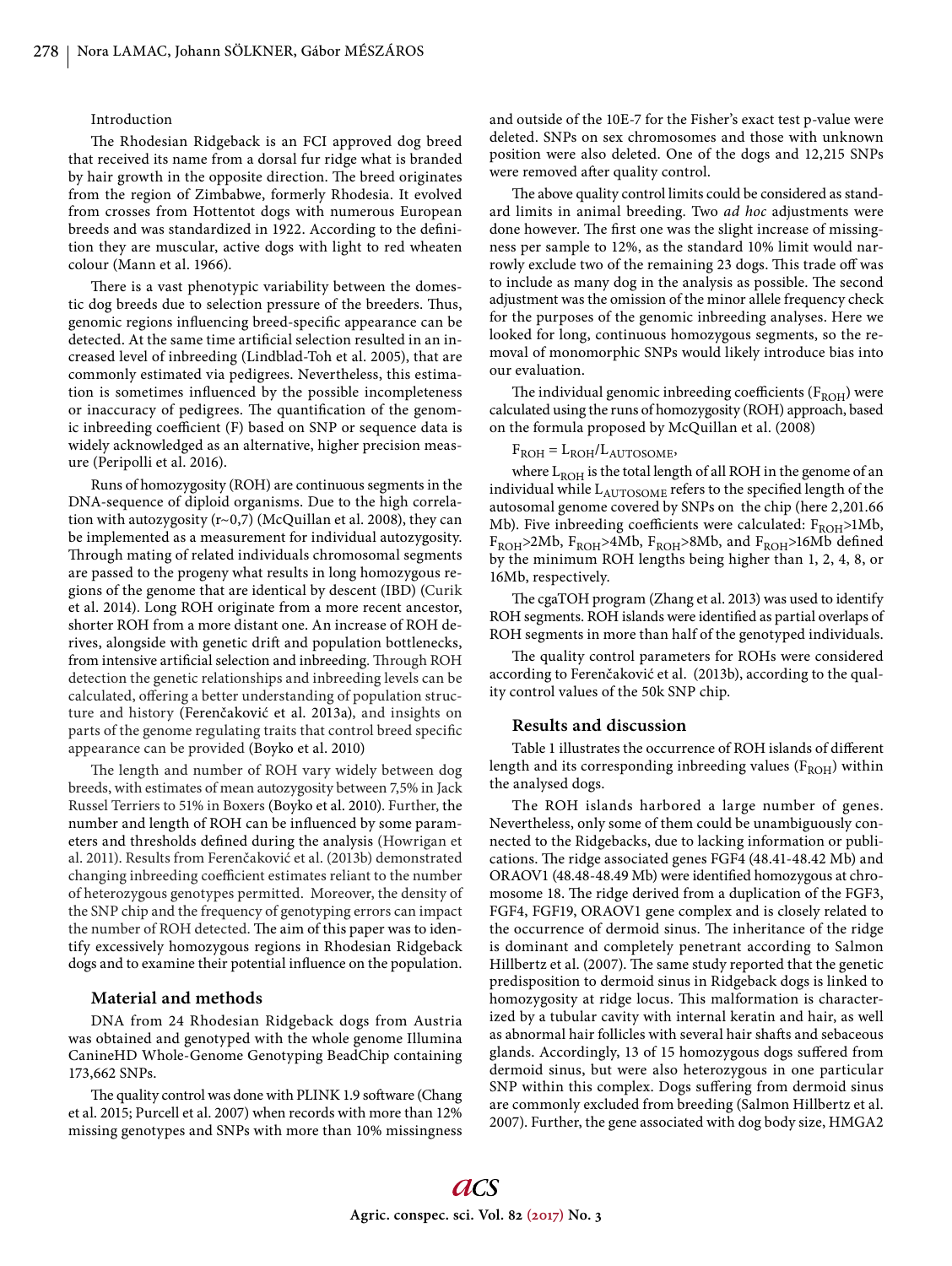| Table 1. Overview of the genomic inbreeding and occurrence of ROH islands |                        |                                |                                          |                  |                                             |
|---------------------------------------------------------------------------|------------------------|--------------------------------|------------------------------------------|------------------|---------------------------------------------|
|                                                                           | $F_{ROH}$ <sup>1</sup> | # of ROH segments <sup>1</sup> | Length of segments <sup>1</sup><br>in Mb | # of ROH islands | Length of ROH islands <sup>1</sup><br>in Mb |
| ROH > 1 Mb                                                                | 0.17(0.06)             | 103(33)                        | 3.6(3.5)                                 | 47               | 1.6(1.7)                                    |
| ROH > 2 Mb                                                                | 0.14(0.06)             | 59(16)                         | 5.5(3.9)                                 | 20               | 2.0(2.0)                                    |
| ROH > 4 Mb                                                                | 0.11(0.05)             | 32(7)                          | 8.3(4.7)                                 | 6                | 4.14(3.0)                                   |
| ROH > 8 Mb                                                                | 0.07(0.04)             | 13(4)                          | 13.0(5.1)                                |                  | $8.6$ (na <sup>2</sup> )                    |
| ROH > 16 Mb                                                               | 0.03(0.02)             | 3(2)                           | 22.0(6.8)                                | 0                | na <sup>2</sup> (na <sup>2</sup> )          |

 $1$  – means and standard deviations;  $2$  – data missing or could not be computed due to a single observation

(8.35-8.49 Mb) (Boyko et al. 2010), was found on chromosome 10 in the analyzed population of Ridgeback dogs. Additionally, the allele for floppy ears is located near MSRB3 (7.89-8.04 Mb) on chromosome 10. Wild canines are invariably characterized by erect ears, whereas the domestic dog breeds present various ear shapes. Floppy-ears are derived from a rapid decrease in heterozygosity at this region (Boyko et al. 2010). This can be validated by our identification of a ROH island in this area. The myostatin gene MSTN (0.73 Mb) coding for muscle patterns was detected on chromosome 37. Double muscling is associated with a mutation of this gene, causing a new "bully" phenotype in the Whippet (Wayne et al. 2007). Cyclooxygenase-2 (COX-2), an indicator gene for kidney-health-status in young dogs (Yabuki et al. 2016) was identified on chromosome 7 at 19.67 Mb. Studies on knockout and knockdown mice proved the gene to be a causative part of normal kidney development (Norwood et al. 2000, Seta et al. 2009) due to its regulating function of renal blood flow and glomerular filtration rate in the macula densa of the thick ascending limbs in the kidney (Hao and Breyer 2008). Low or undetectable renal COX-2 expression can be found in young, chronic kidney diseased dogs (Yabuki et al. 2016). PDE6 G, part of the PDEcomplex (PDE6A, PDE6B, PDE6G and PDE6D), related to retinal atrophy in some breeds was identified at chromosome 9 located at 0.53 Mb. The initial stage of this disease is named rod-cone dysplasia and can be observed in two types, rcd1 and rcd2. The latter is associated with an insufficient cyclic guanosine monophosphate-phosphodiesterase (cGMP-PDE) activity and in case of rcd1, with a nonsense mutation in PDE6B (Wang et al. 1999). PDE6 G, however, was thought to be linked to rcd2 (Wang et al. 1999), which is characterized by an increased cGMP and an inaccurate cGMP-PDE activity. (Woodford et al. 1982). Yet, the gene was excluded as a potential rcd2 elicitor (Wang et al. 1999). Further, APOH on chromosome 9 (14.08 Mb) was tightly linked to the progressive rode cone degeneration (prcd) locus and under suspicion to be a causative part of the autosomal recessive disease. This connection was disproved by a linkage analysis however (Gu et al. 2017). The NOS2 gene located in a ROH island on chromosome 9 (42.17 Mb) and the, interferon gene IFNG on chromosome 10 (10.41 Mb) were identified as parts of the immune response in canines. Canines play a role as host for these protozoa, further the disease can be transmitted via sandflies and infect humans (Nascimento et al. 2015). Based on the relevance of this disease, a study on dogs was performed by Nascimento et al. (2015) reporting that symptomatic dogs

show lower IFNG and iNOS expression compared to asympomatic dogs revealing that an activated expression of these genes (IFNG, iNOS and TNF-α) results in elimination of the parasite. On chromosome 38 a part of the signaling lymphocyte activation molecule (SLAM) family SLAMF1 (21.65 Mb) was identified. SLAM functions as a cellular receptor for morbilviruses that are provoking human and animal diseases resulting in severe immunosuppression and lymphopenia (Tatsuo et al. 2001). Distemper infected canines exhibit distressed gastrointestinal, respiratory and urinary tracts; skin; and the central nervous system (CNS) (Wenzlow et al. 2007).

Within the detected genes, only the latter have a proven function in dogs yet. However, other genes with known functions in other species were identified in the ROH islands described below. The dog has more disease syndromes in common with humans than any other domestic or laboratory species (Ostrander and Wayne 2005). Therefore, one can hypothesize gene function relatedness between dogs and humans regarding diseases.

On chromosome 9, the gene GCGR (0.45-046 Mb) coding for a glucagon receptor was identified. Regarding the high occurrence of diabetes, counteracting the glucagon receptor is mediated to lower hyperglycaemia (Yang et al. 2007). CRYBA1, a gene expressed in the eye, was found on chromosome 9 (43.37 Mb) serving as structural protein for the lenses, keeping them transparent. Mutations of CRYBA1 are proofed to be involved in ocular development disorders (Graw 2003). On chromosome 10 the TIMELESS gene (0.67 Mb), regulating the manifestation of the circadian rhythm (~24 h) in D*rosophila,* was detected (Bae et al. 1998). A mutation of this gene generates 33 h rhythms in this species (Rothenfluh et al. 2000). On chromosome 12 OSTM1 (65.09-65.12 Mb), also called grey lethal gene, was detected. A 2 bp deletion in exon 3 of this gene is involved in autosomal recessive malignant infantile osteopetrosis (ARO) in humansThe protein scribble is encoded by the gene SCRIB detected on chromosome 13 (37.36 Mb). According to Norman et al. (2011) the protein acts as a tumour suppressor in *Drosophila* and mammals.

## **Conclusion**

Runs of homozygosity analyses were performed on a small population of Rhodesian Ridgeback dogs. Overlaps in ROH segments in more than half of the genotypes were identified as ROH islands, which could be also interpreted as signatures of selection. Upon closer examination the gene determining the breed